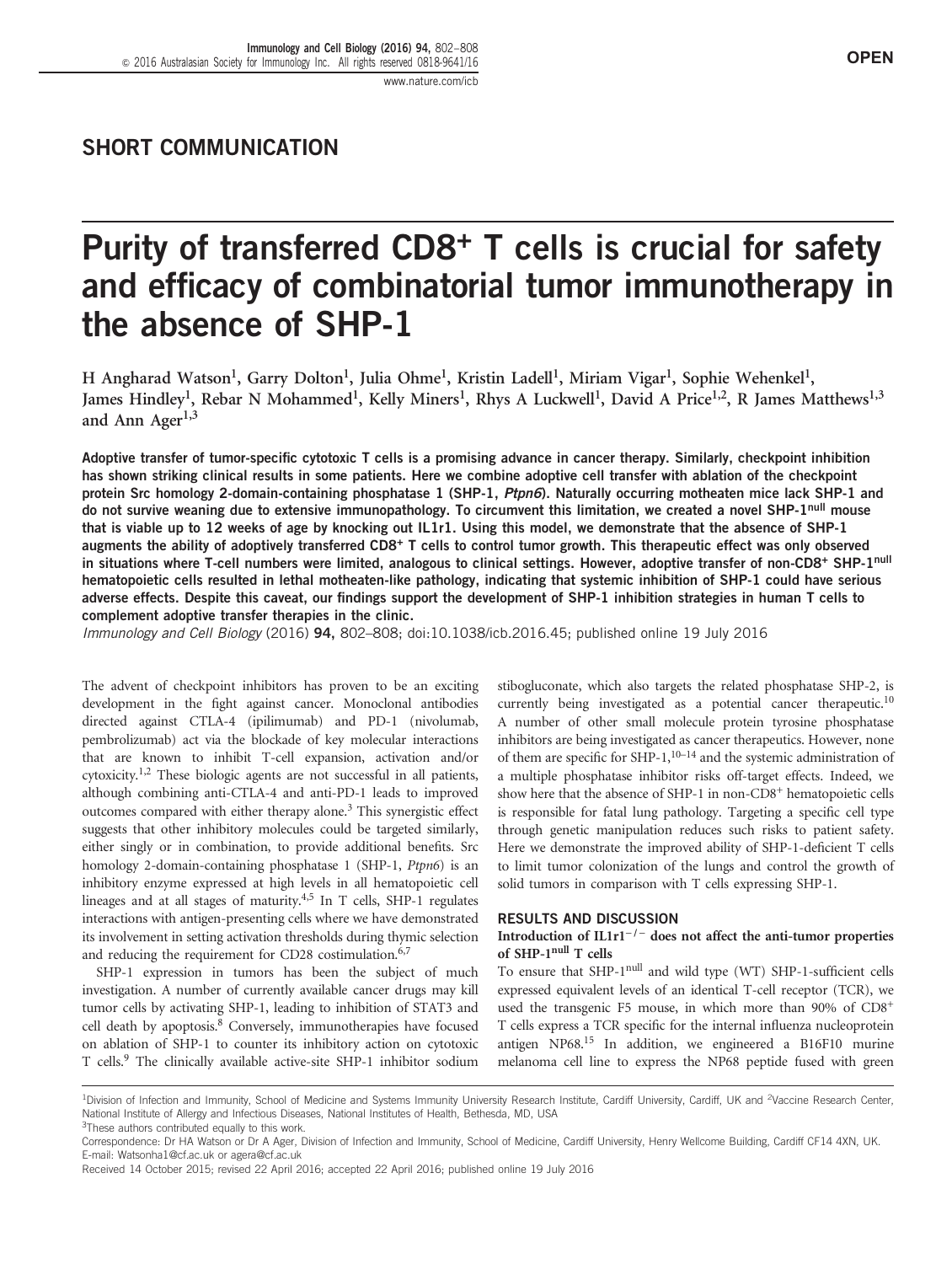fluorescent protein (GFP) as well as a luciferase reporter gene. These cells will be referred to as NP68-B16. The B16 tumor line is poorly immunogenic, and mice with polyclonal TCRs were unable to control the growth of subcutaneously grafted NP68-B16 cells, in contrast to F5 mice (Figures 1a and b). Similarly, adoptive transfer of F5 CD8+ cells, but not polyclonal CD8+ T cells, controlled tumor growth (Figure 1b).

The naturally occurring motheaten (me) mouse is null for SHP-1. However, the absence of SHP-1 across all lineages produces severe pathology, and mice homozygous for the me locus (me/me) die before weaning, mainly as a result of lung pathology[.16](#page-6-0) We employed an assay referred to as a metastatic model, in which tumor cells are introduced intravenously, causing metastasis-like colonization of the lungs without a primary solid tumor. Mice treated prophylactically with me/me CD8+ T cells developed significantly fewer metastatic tumor nodules in the lung than mice treated with the corresponding WT cells (Figure 1c). However, limited numbers of me/me T cells are available for transfer in this model due to the severe pathology of me/me mice. There is convincing evidence that the severe cutaneous pathology observed in me/me mice is largely myeloid-driven and reliant on signaling via interleukin 1  $(III).<sup>17</sup>$  An IL1r1 knockout was therefore crossed with the me/me line homozygous for the F5 TCR. The There is convincing evidence that the severe cutaneous pathology<br>observed in me/me mice is largely myeloid-driven and reliant on<br>signaling via interleukin 1 (IL1).<sup>17</sup> An IL1r1 knockout was therefore<br>crossed with the me/m 12 weeks of age, exceeding the life expectancy of even the motheaten viable strain[.18](#page-6-0) Skin and lung pathology was still detectable in these animals, but was highly attenuated. However, despite the attenuated pathology, birth rates of the SHP-1<sup>null</sup> mice were significantly lower than expected  $(P \le 0.005)$  at only 15 from 130 pups being homozygous motheaten from matings of F5<sup>+/+</sup> IL1r1<sup>-/-</sup>me/me mice. In addition,  $\sim$  30% of all pups died before weaning, suggesting developmentally related pathology.

To establish that tumor prophylaxis mediated by me/me CD8+ T cells was maintained in the absence of IL1 signaling, the metastasis experiment was repeated using magnetically isolated SHP-1<sup>null</sup> naive CD8+ T cells versus naive CD8+ T cells from their SHP-1-sufficient IL1r1−/ <sup>−</sup> littermates (SHP-1WT). SHP-1null CD8+ T cells maintained a superior ability to prevent tumor nodule formation compared with their SHP- $1^{WT}$  counterparts (Figure 1d), similar to the results using IL1r1-sufficient cells.

To demonstrate the therapeutic potential of SHP-1<sup>null</sup> CD8<sup>+</sup> T cells, NP68-B16 cells were introduced subcutaneously into host mice in a solid tumor model [\(Figure 2a\)](#page-2-0). Tumors were established for 7 days and then treated with  $4.5 \times 10^5$  magnetically sorted CD8<sup>+</sup> T cells. Both  $SHP-1<sup>WT</sup>$  CD8<sup>+</sup> T cells and  $SHP-1<sup>null</sup>$  CD8<sup>+</sup> T cells significantly controlled tumor growth [\(Figure 2b\)](#page-2-0), however,  $SHP-1<sup>WT</sup>$  cells were more effective. At day 17, SHP-1<sup>WT</sup> CD8<sup>+</sup> T cells caused tumor regression in all mice. In contrast, no regression was observed among mice treated with SHP-1<sup>null</sup> CD8<sup>+</sup> T cells. This observation suggests that the absence of SHP-1 offers no benefit in the treatment of tumors at this T cell dose (high dose) of cells. When the cell dose was reduced to  $5 \times 10^4$  CD8<sup>+</sup> T cells per mouse (low dose), only SHP-1<sup>null</sup> cells were able control tumor growth ([Figure 2c\)](#page-2-0).

# A unique SHP-1<sup>null</sup> population transplants me/me pathology to tumor-bearing hosts

There was a marked weight loss and declining health among the animals treated with high-dose SHP-1<sup>null</sup> cells, necessitating euthanasia by day 31. Post-mortem analysis revealed considerable lung pathology, not seen in the lung tumor model, but known to be a feature of the motheaten mouse. Analysis of the donor cells revealed that despite magnetic enrichment of CD8<sup>+</sup> cells before transfer, a large population of CD8<sup>−</sup> live cells persisted in the high-dose SHP-1null donor cells, and



Figure 1 CD8<sup>+</sup> T cells lacking SHP-1 prevent tumor metastasis formation. (a)  $5 \times 10^5$  B16-NP68 cells were injected subcutaneously into F5B6 hosts or hosts with polyclonal TCRs (C57BL/6) ( $n=3-5$ ). Differences in tumor growth rate were calculated by linear regression. \*\*\* $P \le 0.001$ . (b) C57BL/6 mice received B16-NP68 tumor cells as before. Seven days after tumor injections, mice were sublethally irradiated and given NP68 peptide in IFA with or without  $2.25 \times 10^5$  naive CD8<sup>+</sup> T cells (n=7). Tumor growth rates were compared using linear regression. \*\*\*P < 0.001. (c) Tumor nodule enumeration following treatment with F5me/me or F5WT CD8+ T cells. One point=one mouse. Significance was calculated using one-way ANOVA with Tukey's post hoc test.  $*P \le 0.001$ . (d) Tumor nodule enumeration following treatment with SHP-1<sup>null</sup> or SHP-1<sup>WT</sup> CD8<sup>+</sup> T cells. Significance was calculated using one-way ANOVA and Tukey's post hoc test.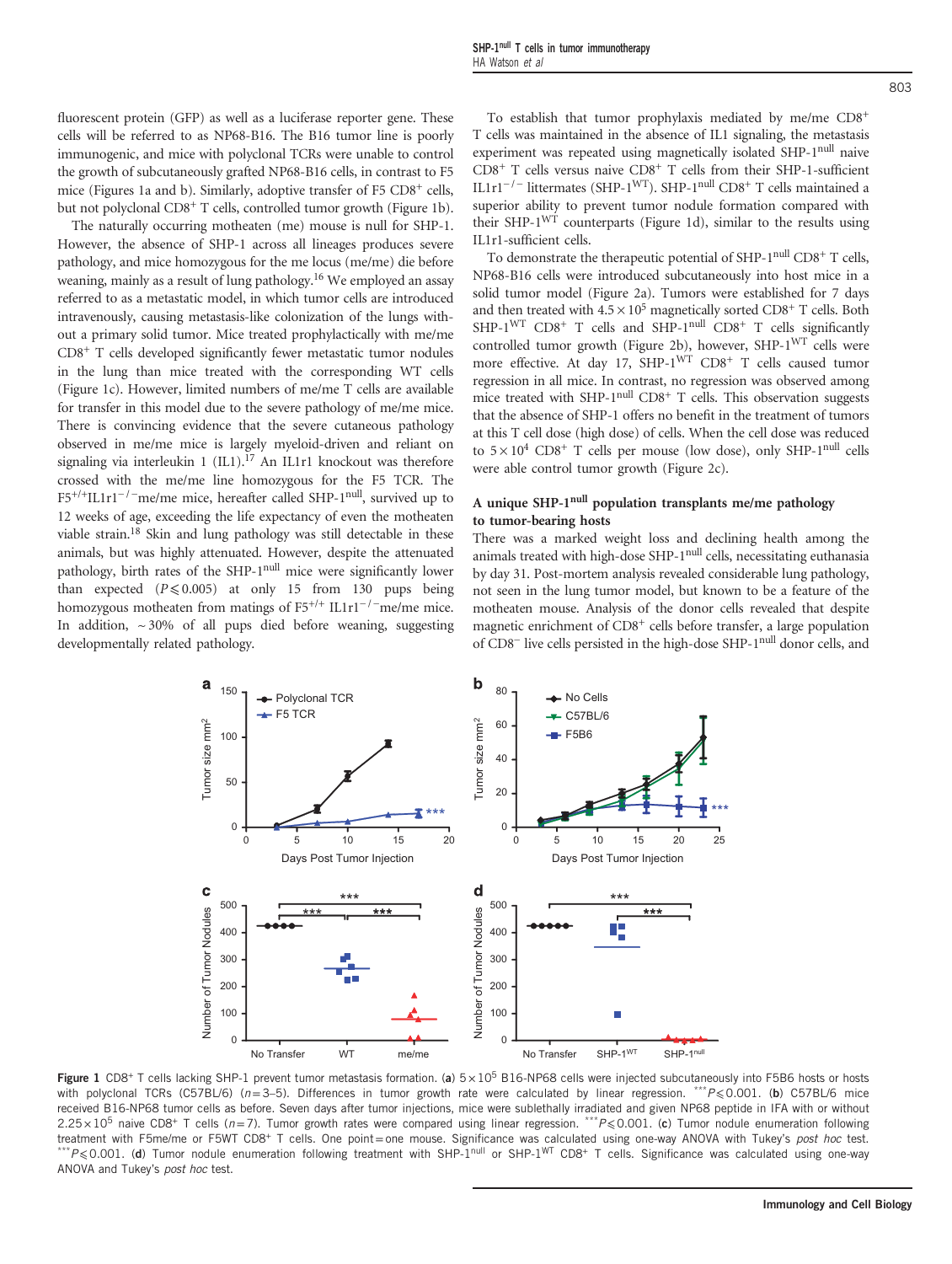<span id="page-2-0"></span>

Figure 2 SHP-1<sup>null</sup> cells only offer improved tumor control at low cell doses. (a) Schematic representation of therapeutic solid tumor model. (b) Tumor growth curves for C57BL/6 hosts treated with  $4.5 \times 10^5$  SHP-1<sup>null</sup> or SHP-1<sup>WT</sup> CD8+ T cells (*n*=9–11). Expanded section shows early stage growth, up to day 23, in more detail. Differences in tumor growth rate were calculated by linear regression. \*\*\* P < 0.001. (c) Tumor growth curves for tumor-bearing hosts treated with  $5 \times 10^4$  SHP-1<sup>null</sup> or SHP-1<sup>WT</sup> CD8<sup>+</sup> T cells ( $n=6-8$ ). Differences in tumor growth rate were calculated by linear regression. \*\*\*P < 0.001.

to a lesser extent in the low-dose SHP-1null, which was not present in the SHP-1WT donor cells ([Figure 3a\)](#page-3-0).

Histological analysis of the lungs revealed marked fibrosis, leukocyte infiltration and evidence of hemorrhage (Prussian Blue staining indicates hemosiderin, generally macrophage-associated) in the lungs of mice receiving high-dose SHP-1null cells ([Figure 3b](#page-3-0)). Luciferase was also detected in the lungs of high-dose SHP-1<sup>null</sup> cell recipients, suggesting the presence of NP68-B16 tumor cells ([Figure 3d\)](#page-3-0). In contrast, mice receiving either no T cells or SHP-1<sup>WT</sup> cells had histologically healthy lungs, excluding a role for radiation in the observed pathology. Mice receiving low-dose SHP-1null cells with a lower proportion of contaminating cells exhibited less pathology [\(Figure 3c,](#page-3-0) upper panel). Moreover, transfer of a low dose of the histologically healthy lungs, excluding a role for radiation in the observed pathology. Mice receiving low-dose SHP-1<sup>null</sup> cells with a lower proportion of contaminating cells exhibited less pathology (Figure 3c, upper pa magnetically enriched cells [\(Figure 3c](#page-3-0), lower panel), caused fibrosis and leukocyte infiltration comparable to the high-dose SHP-1<sup>null</sup> cells, indicating that it is not the cell dose, but the presence of this contaminating population that is pathological. These findings concur with the current understanding of me/me lung pathology being CD8<sup>+</sup> T-cell-independent[.19,20](#page-6-0)

Detailed analysis of the magnetically enriched cell population by flow cytometry indicated the presence of B cells (CD19<sup>+</sup>), natural killer cells (NK1.1<sup>+</sup>), and both lymphoid and myeloid dendritic cells (CD11c+ and either CD8+ or CD11b+, respectively) in the transferred

SHP-1null cells (Supplementary Fig. 1). Smaller populations of monocytes and macrophages were also detected (CD11b<sup>+</sup>, Ly6G<sup>−</sup>, D.001.<br>SHP-1<sup>null</sup> cells (Supplementary Fig. 1). Smaller populations of monocytes and macrophages were also detected (CD11b<sup>+</sup>, Ly6G<sup>−</sup>, Frace were calculated by linear regression.  $P \le 0.001$ .<br>
SHP-1<sup>null</sup> cells (Supplementary Fig. 1). Smaller populations of monocytes and macrophages were also detected (CD11b<sup>+</sup>, Ly6G<sup>-</sup>, Ly6C<sup>+/−</sup>). Any of these contamin combination, could be responsible for the observed pathology.<sup>17–19</sup> It remains unclear how such diverse cell populations escaped capture by isolation kits incorporating antibodies specific for a number of markers detected in subsequent flow cytometry experiments, including CD11b, CD11c, CD19 and MHC-class II. However, this phenomenon appears linked in some way to the absence of SHP-1 in hematopoietic cell lineages.

Purified CD8<sup>+</sup> SHP-1<sup>null</sup> T cells control tumors without pathology To eliminate contamination, magnetically enriched CD8+ cells were further sorted by flow cytometry. Naive CD8<sup>+</sup> T cells were  $>98\%$ pure ([Figure 4a](#page-4-0)). These cells were transferred at low dose to tumor-bearing hosts 7 days after subcutaneous injection of tumor cells. The purified SHP-1<sup>null</sup> CD8<sup>+</sup> cells still offered improved control of tumor growth [\(Figure 4b](#page-4-0)), although more modestly than the lesspure cell population (Figure 2c), indicating that the contaminating cells were anti-tumoral as well as pathological. Me/me-like lung pathology was not observed in any of the hosts [\(Figure 4c](#page-4-0)) and luminescent tumor cells were not detected in the lungs [\(Figure 4d](#page-4-0)).

These data show that relief of SHP-1-mediated T-cell inhibition is a feasible strategy to improve the success rates of adoptive T-cell transfer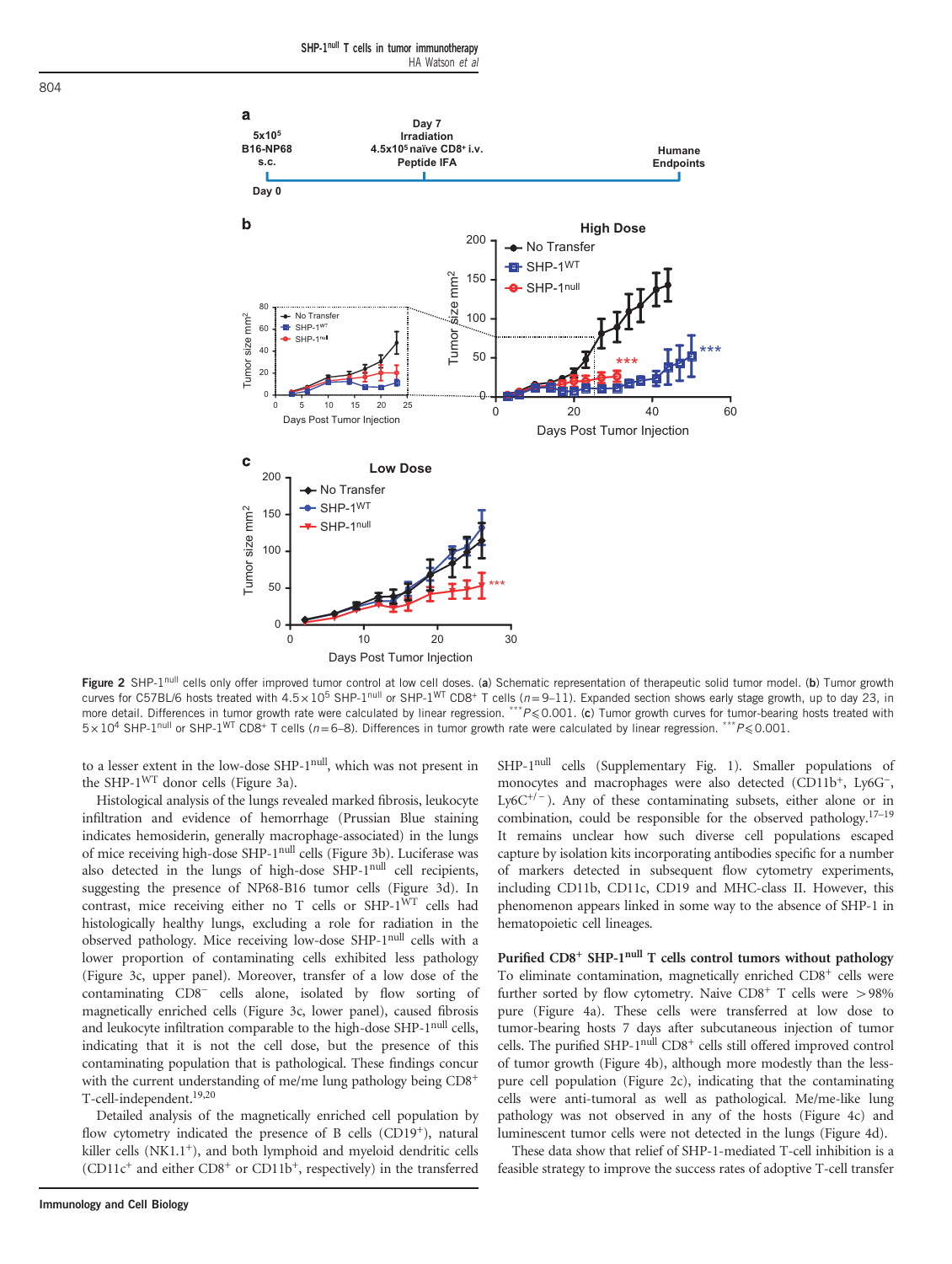<span id="page-3-0"></span>

Figure 3 Contaminating CD8<sup>−</sup> cells from SHP-1null donors causes fatal lung pathology. (a) Flow cytometric analysis of CD8-stained, magnetically enriched donor cells used in 'high dose' [\(Figure 2b](#page-2-0)) or 'low dose' [\(Figure 2c](#page-2-0)). Gray peak represents fluorescence minus CD8 antibody. (b) Lungs from hosts receiving high cell doses. Sections were stained with H&E or Prussian Blue. Images were acquired at  $\times 20$  magnification. (c) Lungs from hosts receiving low cell doses. Sections were stained with H&E or Prussian Blue. Black arrows indicate alveolar septa, green arrows indicate fibrosis, orange arrows indicate hemosiderin. Images were acquired at x20 magnification. (d) Luciferase expression measured in lung lysates from hosts receiving high cell doses.

therapy, supporting previous investigations using a disseminated leukemia model[.9](#page-5-0) Our earlier work indicated that one mechanism by which SHP-1 deletion suppresses tumor growth is through increased expansion of effector  $\overline{T}$  cells.<sup>[7](#page-5-0)[,21](#page-6-0)</sup> In the present study, we observed a  $>$ 15-fold expansion of SHP-1<sup>null</sup> T cells relative to SHP-1WT T cells in tumor-draining lymph nodes 7 days after transfer into a tumor-bearing host (data not shown). Furthermore, histological analysis of tumor tissue recovered from the experiment shown in [Figure 4b](#page-4-0) revealed significantly increased numbers of T cells in those tumors that were treated with SHP-1null T cells ([Figure 4e\)](#page-4-0). The cell dose-dependent action of SHP-1 inhibition in this system also suggests that increased proliferation is important, and is an appealing aspect of this strategy given that tumor-specific T cells are a limited resource in the clinic. If this strategy was translated to the clinic, contamination by other SHP-1null lineages would be unlikely in adoptive transfer strategies, as only CD8+ T cells would be manipulated for transfer. However, the pathology associated with transfer of non-CD8<sup>+</sup> SHP-1<sup>null</sup> lineages revealed in this study is an important consideration for systemic inhibitor-based strategies, which would result in SHP-1 inhibition across multiple cell types.

It should be noted that the anti-viral F5 TCR operates at a higher affinity than tumor-specific TCRs.<sup>[22](#page-6-0)</sup> The effect of SHP-1 inhibition may therefore be more pronounced in the clinic due to a greater impact on activation thresholds at suboptimal TCR affinities. Furthermore, the B16 melanoma line is poorly immunogenic and cannot be controlled with anti-CTLA-4 therapy alone.<sup>[23](#page-6-0)</sup> These

considerations further suggest that the modest control of B16 growth demonstrated here may translate to more profound effects in humans.

The question of how other checkpoint inhibitors might interact with SHP-1 inhibition strategies is an important one. A recent study demonstrated a broad role for SHP-1 in the regulation of CD8+ T cells with a range of TCR affinities, whereas PD-1 is preferentially expressed alongside higher affinity TCRs.<sup>24</sup> In addition, the interaction between SHP-1 and CTLA-4 is limited.<sup>25</sup> These findings suggest that combining SHP-1 inhibition with PD-1 blockade would be more likely to result in synergy than redundancy. SHP-1 modulates the activity of several proteins that become activated following TCR engagement, including CD3ζ, lymphocyte-specific protein tyrosine kinase (Lck), ζ-chain-associated protein kinase 70 (ZAP70), phosphoinositide 3 kinase (PI3K) and the 'onc F' proto-oncogene (Vav1), and is known to bind the inhibitory leukocyte-associated immunoglobulin-like receptor-1 (LAIR-1).<sup>21,26–31</sup> The genetic model used here supports the development of translational approaches, such as genome editing using CRISPR or TALENs,  $32-35$  $32-35$  to manipulate SHP-1 expression in human T cells to augment cancer immunotherapy. <sup>E</sup> 4000<br> **E** 6000<br> **E** 4000<br> **E** 4000<br> **E** 4000<br> **E** 4000, (a) Flow cytometric analys of CDS-stained, magnetically enriched<br>represents fluorescence minus CD8 antiboty. (b) Lungs from hosts receiving<br>the respective as co

# **METHODS**

# Mice

Motheaten heterozygous (C57BL/6J me<sup>+/-</sup>) mice were obtained from the Jackson Laboratory, and the transgenic F5 TCR was introduced as described **Mice**<br>**Motheaten heterozygous** (C57BL/6J me<sup>+/−</sup>) mice were obtained from the<br>Jackson Laboratory, and the transgenic F5 TCR was introduced as described<br>previously.<sup>15</sup> F5<sup>+/+</sup> me<sup>+/−</sup> mice were then crossed with IL1r1<sup>−/</sup>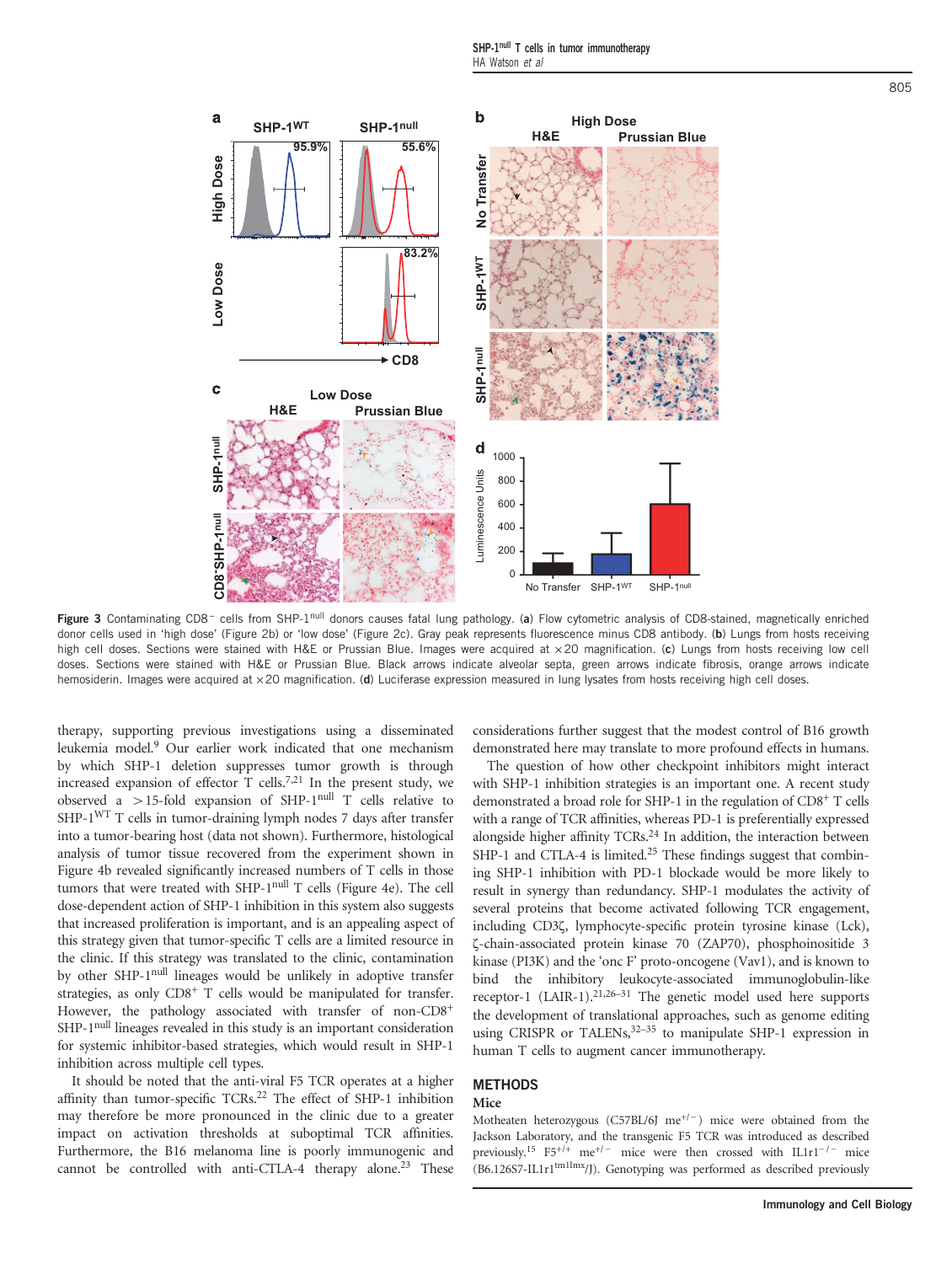<span id="page-4-0"></span>

Figure 4 Flow-sorted SHP-1<sup>null</sup> naive CD8<sup>+</sup> T cells control tumor growth without lung pathology. (a) Flow cytometric analysis of magnetically enriched and flow-sorted donor cells. (b) Tumor growth curves for hosts treated with low dose, enriched/sorted SHP-1null or SHP-1WT CD8+ T cells (n=8–9). 'No transfer' and 'SHP-1<sup>WT</sup>' are the same groups shown in [Figure 2c](#page-2-0), conducted at the same time. Differences in tumor growth rate were calculated by linear regression. \*P⩽0.05. (c) H&E and Prussian Blue staining of lungs from tumor-bearing hosts shown in b. (d) Luciferase expression measured in lung lysates from hosts shown in b. (e) Quantification of CD3 staining in tumor sections taken from Figure 4c. One dot = one field of view (5 fields of view per tumor). Significance was calculated using a two-tailed unpaired Student's  $t$ -test. \*\* $P \le 0.01$ .

for F5 and me,<sup>15</sup> and following standard JAX protocols for IL1r1 [\(http://jaxmice.jax.org/strain/003245.html](http://jaxmice.jax.org/strain/003245.html)). Mice were bred to homozygosity for F5 and me,<sup>15</sup> and following standard JAX protocols for IL1r1 (http://jaxmice.jax.org/strain/003245.html). Mice were bred to homozygosity for F5 and IL1r1 knockout, and F5<sup>+/+</sup>IL1r1<sup>-/−</sup>me<sup>+/−</sup> were bred to produce F5 for F5 and IL1r1 knockout, and  $F5^{+/+}IL1r1^{-/-}me^{+/-}$  were bred to produce F5  $^{+/+}IL1r1^{-/-}me^{-/-}$  offspring (SHP-1<sup>null</sup>). CD8<sup>+</sup> cells were isolated from these mice and their WT littermates (SHP-1WT, confirmed by PCR) at 8–12 weeks of age. Eight-to-nine-week-old C57BL/6J tumor host mice were purchased from Charles River. Hosts and T-cell donors were gender-matched. Mice had free access to food and water, and were housed and maintained according to Home Office standards and the Animals (Scientific Procedures) Act 1986.

#### Adoptive cell transfer

CD8+ T cells were enriched from splenocytes by negative selection using a CD8a+ T-cell isolation kit with LS columns, according to the manufacturer's instructions (Miltenyi Biotec Ltd, Bisley, Surrey, UK). Isolated cells were frozen until required. Thawed cells were recovered at 37 °C for a minimum of 4 h, and either used directly or further purified by flow sorting, as indicated. Flow-sorted cells were stained with anti-TCR-FITC, anti-CD4-PE, anti-CD8-APC, anti-CD11c-PE, anti-CD19PECy7, anti-CD27-BV421 and anti-CD44-APCCy7 (eBioscience Ltd, Hatfield, UK). Cells were sorted using a custom-modified FACSAria II flow cytometer (BD Biosciences, 9320 Erembodegem, Belgium). Voltages were set using OneComp eBeads (eBioscience) and Arc-reactive beads (Invitrogen, Life Technologies Ltd, Paisley, UK). The flow-sorted naive CD8+ fraction was defined as live single cells with the following phenotype: TCR+, FACSATIA II now cytometer (BD Biosciences, 9520 Eremboaegem, Belgium).<br>
Voltages were set using OneComp eBeads (eBioscience) and Arc-reactive beads<br>
(Invitrogen, Life Technologies Ltd, Paisley, UK). The flow-sorted naive C Voltages were set using OneComp ebeads (ebiosclence) and Arc-reactive beads<br>(Invitrogen, Life Technologies Ltd, Paisley, UK). The flow-sorted naive CD8<sup>+</sup><br>fraction was defined as live single cells with the following pheno were positive for CD44 or negative/dim for CD27 were discarded. Cells were counted using a hemocytometer and resuspended in PBS for injection.

(BioLegend, London, UK). Dead cells were excluded using Zombie Aqua

### Flow cytometry

Cells were stained with LIVE/DEAD Fixable Aqua (Invitrogen), treated with 50 nm dasatinib (Sigma-Aldrich Co Ltd, Dorset, UK) to prevent TCR downregulation, then stained with PE-conjugated NP68 tetramer at 37 °C, followed by surface antibodies at 4 °C as follows: anti-TCRVβ11-FITC, anti-CD8- PerCPCy5.5, anti-CD27-BV421, anti-CD44-APCCy7, anti-CD62L-PECy7 and anti-CD69-APC (BioLegend). Cells were fixed and analyzed using a FACSCanto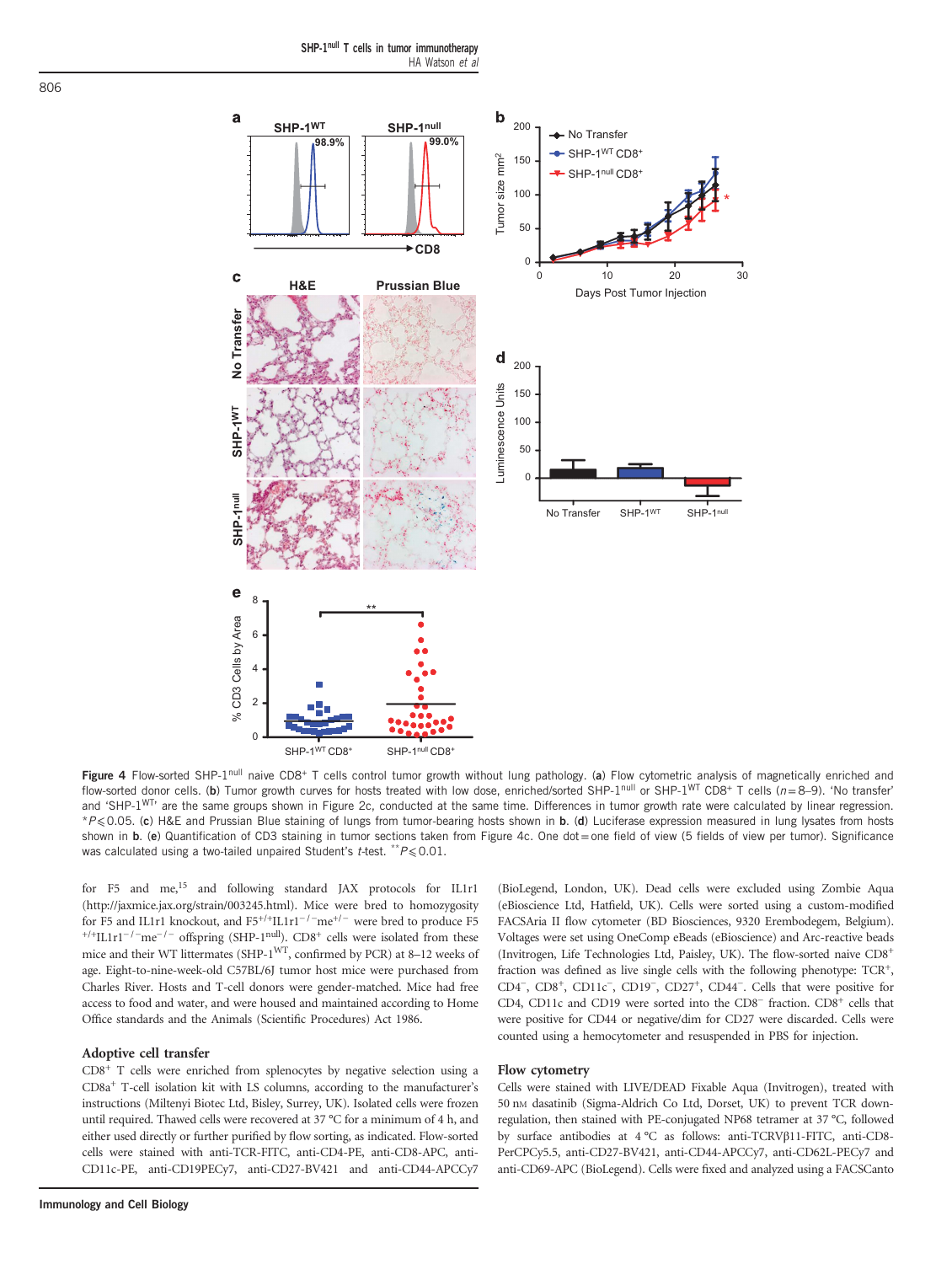<span id="page-5-0"></span>II flow cytometer (BD Biosciences). Voltages were set using OneComp eBeads (eBioscience) and Arc-reactive beads (Invitrogen). CytoCount beads were used to quantify cell numbers, according to the manufacturer's instructions (Dako UK Ltd, Ely, UK).

#### Tumor cell line

The murine melanoma cell line B16F10 (ATCC number CRL-6475) was transduced via retroviral infection in the presence of  $10 \mu g$  ml<sup>-1</sup> protamine sulfate (Sigma) to express luciferase and a YFP reporter (separated by an IRES). Two rounds of infection were performed, and YFP<sup>+</sup> cells were identified using a FACSCalibur flow cytometer (BD Biosciences). YFP<sup>+</sup> cells were cloned and assayed for luciferase activity. A monoclonal luciferase<sup>+</sup> line was then super-infected with a retrovirus encoding the class I-restricted influenza nucleoprotein epitope NP68 as a fusion protein with GFP.[36](#page-6-0) These cells were sorted by flow cytometry as described above and cloned. All experiments were performed using a single mycoplasma-free line of monoclonal luciferase<sup>+</sup> NP68 <sup>+</sup> B16F10 cells, designated NP68-B16.

#### Luciferase quantification in lungs

The left lung node was collected in PBS, and homogenized to a single-cell suspension. Cells were lysed with passive lysis buffer (Promega UK, South-FIGFTO CENS, designated INP66-D16.<br> **Luciferase quantification in lungs**<br>
The left lung node was collected in PBS, and homogenized to a single-cell<br>
suspension. Cells were lysed with passive lysis buffer (Promega UK, Sout a single experiment were assayed together in triplicate. Luciferase activity was quantified in vitro using a Dual-Luciferase Reporter Assay (Promega) and measured using a FLUOstar OPTIMA (BMG Labtech Ltd, Aylesbury, UK).

#### Tumor metastasis model

C57BL/6J mice were exposed to 650 cGy total body irradiation (TBI) on day 1. On day 2,  $3.4 \times 10^4$  naive T cells were transferred intravenously, followed by subcutaneous administration of 100 μg NP68 peptide (ASNENMDAM, Peptide Synthetics) in incomplete Freund's adjuvant (peptide IFA, final volume of 200 μl). The next day,  $2.5 \times 10^6$  NP68-B16 tumor cells were transferred intravenously. Mice were monitored until day 13 or 14 and then killed. The lungs were excised and fixed in 4% formalin. Tumor metastasis nodules were enumerated macroscopically up to a maximum detection limit of 425 nodules.

#### Solid tumor model

NP68-B16 cells  $(5 \times 10^5)$  were injected subcutaneously into the shaven left flank. Tumors were measured with callipers, and tumor size was calculated as the product of two perpendicular diameters. On day 7, tumor-bearing hosts were irradiated with 650 cGy TBI and then treated with peptide IFA and naive T cells, at either a high dose of  $4.5 \times 10^5$  cells per mouse or a low dose of  $5 \times 10^4$ cells per mouse, unless stated otherwise.

#### Immunohistochemistry

Formalin-fixed paraffin-embedded lung tissue was cut into 5-μm sections and stained with either hematoxylin and eosin (H&E, Sigma) or Prussian Blue using standard histological techniques. Prussian Blue staining was performed after rehydration using freshly prepared 2% potassium ferrocyanide (Sigma) and 2% hydrochloric acid (Fisher Chemical, Loughborough, UK). One hour later, sections were rinsed several times in distilled water, counterstained with neutral red (Sigma), dehydrated and mounted with DPX (Fisher Chemical). Images were taken using an Axio microscope with AxioVision software (Zeiss). Formalin-fixed paraffin-embedded tumor tissue was cut into 5-μm sections and rehydrated. Antigen retrieval was performed using Tris-EDTA buffer (10 mm Tris, 1 mm EDTA, pH 9). Sections were blocked with  $0.5\%$   $H_2O_2$ in methanol, followed by goat serum (ImmPRESS Reagent Kit, Vector Laboratories, Peterborough, UK). After staining with rat anti-CD31 (DIA-310, Dianova) and goat anti-rat linked to horseradish peroxidise (HRP; Vector Laboratories Ltd), sections were developed for 30 s with 3,3′-diaminobenzidine (DAB). Slides were then rinsed in PBS, blocked with horse serum (Vector Laboratories) and stained overnight with rabbit anti-CD3 (A0452, Dako). After staining with horse anti-rabbit-HRP (Vector Laboratories), sections were developed for 90–120 s with SG detection solution (Vector Laboratories). Slides were mounted using DPX (Fisher Chemical). Sections were photographed at × 20 magnification using an EVOS XL Core Microscope (Thermo Fisher Scientific, Peterborough, UK).

#### Quantification of CD3 staining

The whole tumor area was photographed at  $\times 20$  magnification. Five sequentially numbered fields of view (FOV) were analyzed per tumor. Where 5–6 FOV were taken, images 1–5 were analyzed; for 7–8 FOV, images 1, 3–5, 7 were analyzed; for 9 FOV, images 1, 3, 5, 7 and 9 were analyzed. Images were analyzed using the Fiji version of ImageJ. The scale was set to 3.4 pixels =  $1 \mu m$ (based on image scale bar). Non-specific staining was subtracted using Background Correction, and the images were separated into FastRed, FastBlue and DAB using Color Deconvolution. The FastBlue image was used to analyze CD3. Minimum image threshold was set at 87, and maximum image threshold was set at 173–210. Percent area was analyzed and plotted. In cases where the tumor section did not cover the whole FOV, the blank area was subtracted before analysis. Six tumors were analyzed per treatment group.

#### Statistics and figures

Statistical analyses were performed in Prism 5 (GraphPad Software Inc, La Jolla, CA, USA). Figures were prepared using FlowJo software (TreeStar Inc, Ashland, OR, USA), Powerpoint (Microsoft, Reading, UK) and Prism 5 (GraphPad Software Inc.). Mean values are presented with s.e.m.

#### ACKNOWLEDGEMENTS

We thank Professor A Gallimore for advice on the B16 model, Dr A Schauenburg for help with tetramer preparation, Dr D Kioussis (National Institute of Medical Research, London) and Professor K Mills (Trinity College, Dublin) for the provision of F5 transgenic and B6.126S7-IL1r1<sup>tm1Imx</sup>/J knockout mice, respectively, and biological services at Cardiff University for mouse care. DAP is a Wellcome Trust Senior Investigator. This work was supported by the Wellcome Trust (094511/Z/10/Z) and the Wales Cancer Research Centre.

Author contributions: HAW, GD, JM and AA conceived the study; HAW and GD designed and performed the experiments with assistance from all authors; HAW and AA prepared the manuscript with contributions from all authors.

- 1 Topalian SL, Hodi FS, Brahmer JR, Gettinger SN, Smith DC, McDermott DF et al. Safety, activity, and immune correlates of anti-PD-1 antibody in cancer. N Engl J Med 2012; 366: 2443–2454.
- 2 Hodi FS, O'Day SJ, McDermott DF, Weber RW, Sosman JA, Haanen JB et al. Improved survival with ipilimumab in patients with metastatic melanoma. N Engl J Med 2010; 363: 711–723.
- Wolchok JD, Kluger H, Callahan MK, Postow MA, Rizvi NA, Lesokhin AM et al. Nivolumab plus ipilimumab in advanced melanoma. N Engl J Med 2013; 369: 122–133.
- 4 Lorenz U. SHP-1 and SHP-2 in T cells: two phosphatases functioning at many levels. Immunol Rev 2009; 228: 342–359.
- 5 Matthews RJ, Bowne DB, Flores E, Thomas ML. Characterization of hematopoietic intracellular protein tyrosine phosphatases: description of a phosphatase containing an SH2 domain and another enriched in proline-, glutamic acid-, serine-, and threonine-rich sequences. Mol Cell Biol 1992; 12: 2396–2405.
- Carter JD, Neel BG, Lorenz U. The tyrosine phosphatase SHP-1 influences thymocyte selection by setting TCR signaling thresholds. Int Immunol 1999; 11: 1999–2014.
- Sathish JG, Dolton G, LeRoy FG, Matthews RJ. Loss of Src homology region 2 domain-containing protein tyrosine phosphatase-1 increases CD8+ T cell-APC conjugate formation and is associated with enhanced *in vivo* CTL function. *J Immunol* 2007; 178: 330–337.
- 8 Tai W-T, Cheng A-L, Shiau C-W, Liu C-Y, Ko C-H, Lin M-W et al. Dovitinib induces apoptosis and overcomes sorafenib resistance in hepatocellular carcinoma through SHP-1–mediated inhibition of STAT3. Mol Cancer Ther 2012; 11: 452–463.
- 9 Stromnes IM, Fowler C, Casamina CC, Georgopolos CM, McAfee MS, Schmitt TM et al. Abrogation of Src homology region 2 domain-containing phosphatase 1 in tumor-specific T cells improves efficacy of adoptive immunotherapy by enhancing the effector function and accumulation of short-lived effector T cells in vivo. J Immunol 2012; 189: 1812–1825.
- 10 Naing A, Reuben JM, Camacho LH, Gao H, Lee BN, Cohen EN et al. Phase I dose escalation study of sodium stibogluconate (SSG), a protein tyrosine phosphatase inhibitor, combined with interferon alpha for patients with solid tumors. J Cancer 2011; 2: 81–89.